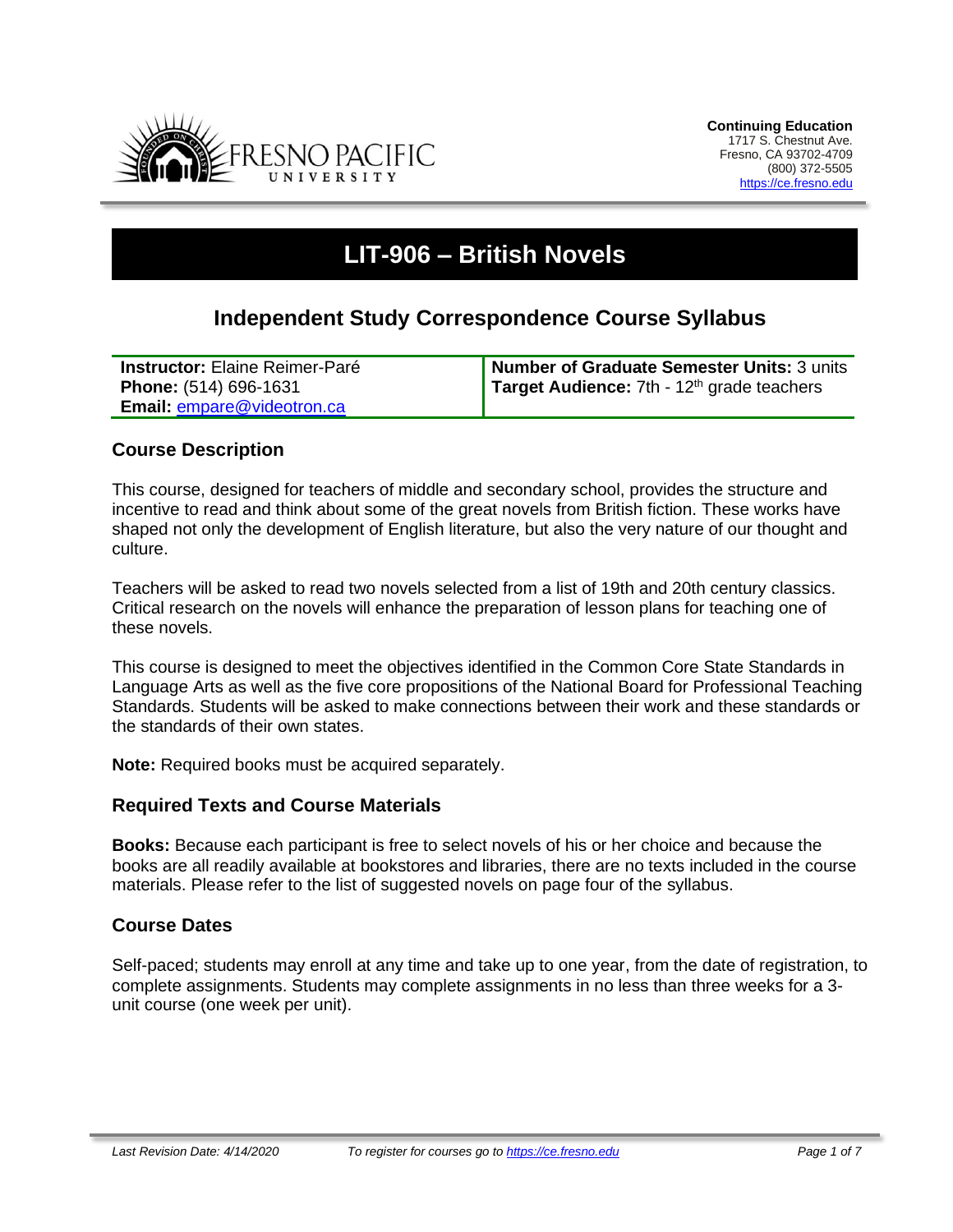# **National Standards Addressed in This Course**

# **National Board for Professional Teaching Standards (NBPTS)**

[\(http://www.nbpts.org/standards-five-core-propositions/\)](http://www.nbpts.org/standards-five-core-propositions/)

First published in 1989 and updated in 2016, *[What Teachers Should Know and Be Able to Do](http://www.accomplishedteacher.org/)* articulates the National Board's Five Core Propositions for teaching. The Five Core Propositions comparable to medicine's Hippocratic Oath — set forth the profession's vision for accomplished teaching. Together, the propositions form the basis of all National Board Standards and the foundation for National Board Certification. Course assignments have been designed so students can demonstrate excellence against these professional teaching standards whenever possible.

- Proposition 1: Teachers are committed to students and their learning
- Proposition 2: Teachers know the subject they teach and how to teach those subjects to students
- Proposition 3: Teachers are responsible for managing and monitoring student learning
- Proposition 4: Teachers think systematically about their practice and learn from experience
- Proposition 5: Teachers are members of learning communities

#### **Common Core State Standards (CCSS)** [\(www.corestandards.org\)](http://www.corestandards.org/)

This course is designed to reinforce and support the English Language Arts Standards of the Common Core State Standards Initiative (CCSS). The Anchor Standards for Reading (Grades K12) are listed here:

- Key Ideas and Details
- Craft and Structure
- Integration of Knowledge and Ideas
- Range of Reading and Level of Text Complexity

## **Continuing Education Program Student Learning Outcomes**

| CE <sub>1</sub> | Demonstrate proficient written communication by articulating a clear focus,<br>synthesizing arguments, and utilizing standard formats in order to inform and<br>persuade others, and present information applicable to targeted use.                                    |
|-----------------|-------------------------------------------------------------------------------------------------------------------------------------------------------------------------------------------------------------------------------------------------------------------------|
| CE <sub>2</sub> | Demonstrate comprehension of content-specific knowledge and the ability to apply it<br>in theoretical, personal, professional, or societal contexts.                                                                                                                    |
| CE <sub>3</sub> | Reflect on their personal and professional growth and provide evidence of how such<br>reflection is utilized to manage personal and professional improvement.                                                                                                           |
| CE <sub>4</sub> | Apply critical thinking competencies by generating probing questions, recognizing<br>underlying assumptions, interpreting and evaluating relevant information, and<br>applying their understandings to the professional setting.                                        |
| CE <sub>5</sub> | Reflect on values that inspire high standards of professional and ethical behavior as<br>they pursue excellence in applying new learning to their chosen field.                                                                                                         |
| CE <sub>6</sub> | Identify information needed in order to fully understand a topic or task, organize that<br>information, identify the best sources of information for a given enquiry, locate and<br>critically evaluate sources, and accurately and effectively share that information. |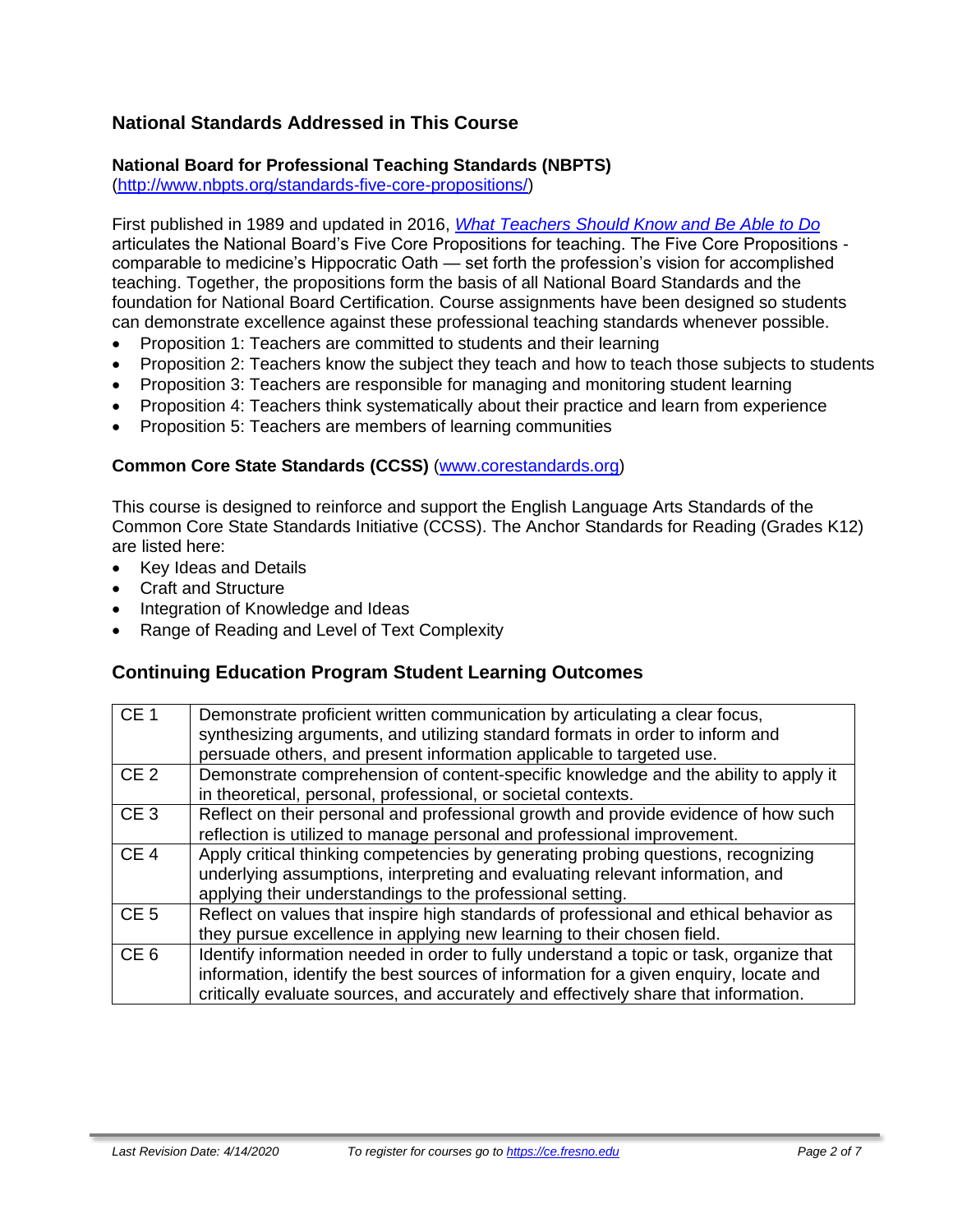# **Student Learning Outcomes (SLOs) for This Course**

| <b>Student Learning Outcomes for This Course</b><br>By the end of this course student will be able to: |                                                                                                                                 | <b>National Standards</b><br><b>Addressed in This</b><br>Course* | Continuing<br><b>Education Program</b><br><b>Student Learning</b><br><b>Outcomes</b><br>Addressed** |
|--------------------------------------------------------------------------------------------------------|---------------------------------------------------------------------------------------------------------------------------------|------------------------------------------------------------------|-----------------------------------------------------------------------------------------------------|
|                                                                                                        | 1. read and analyze two outstanding novels<br>from British literature.                                                          | CCSS 1, 2, 3, 6, 7, 9<br>810;<br>NBPTS Prop. 2                   | CE 1, 2, 4, 6                                                                                       |
|                                                                                                        | 2. sharpen skills for analyzing and<br>understanding the novel as a literary form                                               | $CCSS$ 1, 2, 3, 4, 5, 6,<br>810:<br>NBPTS Prop. 2                | CE 1, 2, 4, 6                                                                                       |
| 3.                                                                                                     | discover connections between literature and<br>other disciplines.                                                               | $CCSS$ 1, 2, 3, 7, 9, &<br>10:<br>NBPTS Props. 1, 2, &           | CE 1, 2, 4, 6                                                                                       |
|                                                                                                        | 4. experience the value of locating and using<br>secondary sources as a means for<br>increasing and enriching literary insight. | CCSS 4,7, 8, 9, 10;<br>NBPTS Prop. 2                             | CE 2, 4, 6                                                                                          |
| 5.                                                                                                     | develop lesson plans to effectively share the<br>novel in their classrooms.                                                     | $CCSS 1 - 10$ ;<br>NBPTS Props. 1, 2,<br>3, 8, 4                 | CE 1, 2, 3, 4, 5, 6                                                                                 |
| 6.                                                                                                     | connect lessons to state or national<br>standards.                                                                              | Prop 5                                                           | CE 3, 4, 5                                                                                          |

\* Please refer to the section on **National Standards Addressed in This Course**

\*\* Please refer to the section on **Continuing Education Program Student Learning Outcomes**

# **Topics, Assignments, and Activities**

**Note:** Upon registration, students will receive more specific instructions concerning the assignments. Please consult these before beginning the coursework.

| <b>Module</b>                      | <b>Module Assignments and Activities</b>                                                                                                                                                                                                                                               | <b>Passing</b><br><b>Score</b><br>for Each<br><b>Assignment</b> |
|------------------------------------|----------------------------------------------------------------------------------------------------------------------------------------------------------------------------------------------------------------------------------------------------------------------------------------|-----------------------------------------------------------------|
| Module 1-<br>Reading               | Select and read two novels. Choose novels that you<br>have not read before, if possible, and certainly novels<br>you have not taught.                                                                                                                                                  | Pass                                                            |
| Module 2-<br>Response              | After completing the reading of the first novel, answer<br>the given questions. Respond to each question fully,<br>being as specific and concrete as possible. The total<br>response to each novel should be about three to five<br>typed, double-spaced pages.                        | Pass                                                            |
| Module $3 -$<br>Secondary Readings | Go to a library (or use the Internet) to read comments<br>about the novel by two literary scholars.<br>Take brief notes on observations about the novels, not<br>the authors. Identify the source of your information by<br>including the title of the article or book and the author. | Pass                                                            |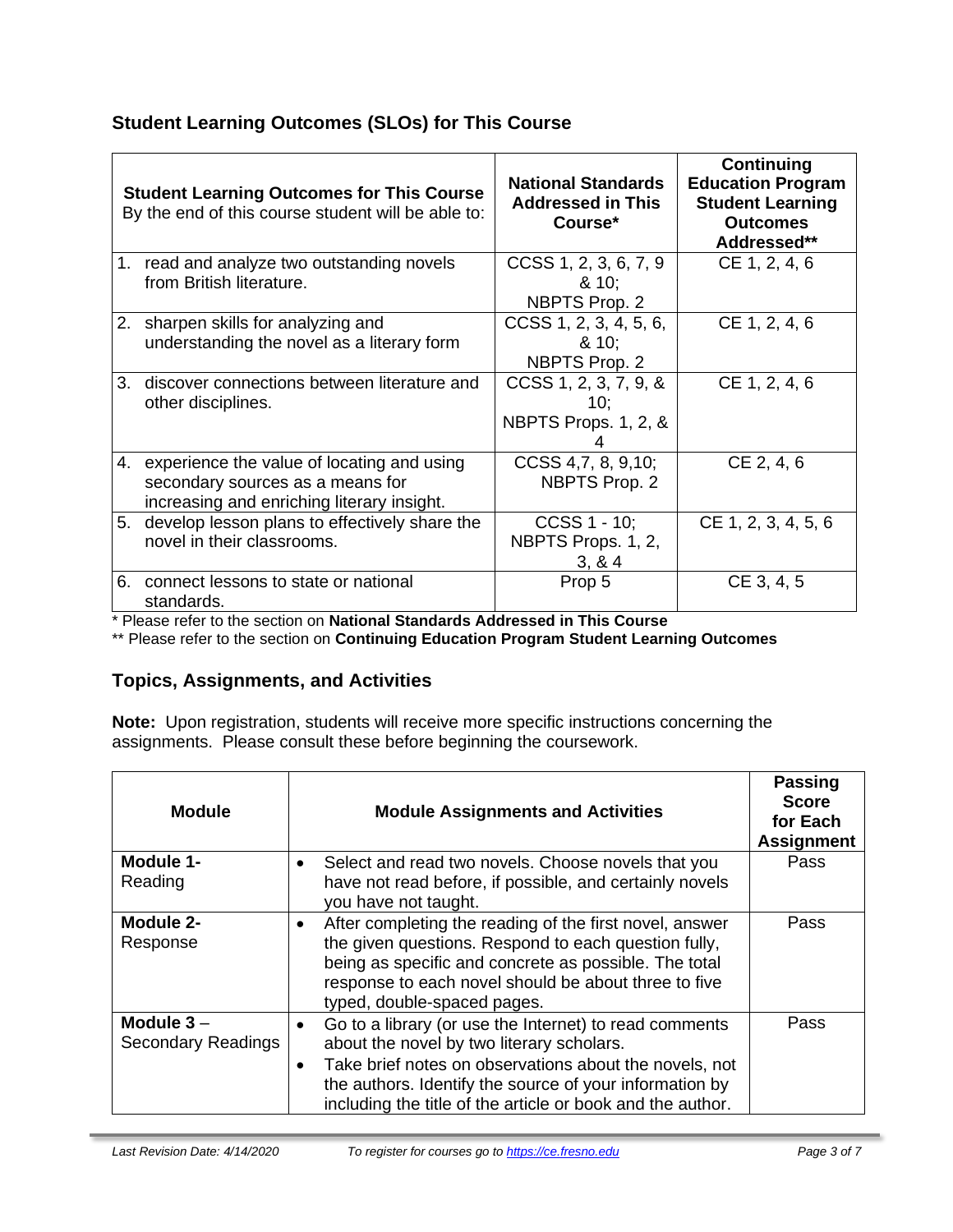| <b>Module</b>                     | <b>Module Assignments and Activities</b>                                                                                                 | <b>Passing</b><br><b>Score</b><br>for Each<br><b>Assignment</b> |
|-----------------------------------|------------------------------------------------------------------------------------------------------------------------------------------|-----------------------------------------------------------------|
|                                   | Your notes should fill about two typed pages, but you<br>$\bullet$<br>may wish to do more research if you plan to teach<br>these novels. |                                                                 |
| Module $4-$<br>Teaching the Novel | Prepare a general outline for teaching ONE of the<br>novels you read in this course.                                                     | Pass                                                            |

# **Suggested Novels**

Select and read two novels from the following list. Choose novels that you have not read before, if possible, and certainly novels you have not taught. **Note:** Students who wish to propose reading a British novel not on this list should contact the instructor in advance for approval.

| $\bullet$ | Daniel Defoe            | <b>Robinson Crusoe</b>                                                                          |
|-----------|-------------------------|-------------------------------------------------------------------------------------------------|
|           | Jonathon Swift          | <b>Gulliver's Travels</b>                                                                       |
| $\bullet$ | Samuel Richardson       | Pamela                                                                                          |
| $\bullet$ | <b>Henry Fielding</b>   | Tom Jones                                                                                       |
| $\bullet$ | <b>Oliver Goldsmith</b> | The Vicar of Wakefield                                                                          |
| $\bullet$ | <b>Sir Walter Scott</b> | Lady of the Lake; Ivanhoe                                                                       |
| $\bullet$ | Jane Austen             | Sense and Sensibility; Pride and Prejudice                                                      |
| ٠         | <b>Mary Shelley</b>     | Frankenstein                                                                                    |
| $\bullet$ | <b>Charles Dickens</b>  | Oliver Twist; Great Expectations, David Copperfield; A Tale of<br><b>Two Cities</b>             |
| ٠         | <b>Emily Bronte</b>     | <b>Wuthering Heights</b>                                                                        |
| $\bullet$ | <b>Charlotte Bronte</b> | Jane Eyre                                                                                       |
| $\bullet$ | George Eliot            | Mill on the Floss; Silas Marner; Middlemarch                                                    |
| ٠         | <b>Anthony Trollope</b> | <b>Barchester Towers</b>                                                                        |
| $\bullet$ | <b>Thomas Hardy</b>     | Return of the Native; The Mayor of Casterbridge; Tess of the<br>D'Urbervilles; Jude the Obscure |
|           | Daphne Du Maurier       | Rebecca                                                                                         |
| ٠         | Sir Arthur Conan Doyle  | The Hound of the Baskervilles                                                                   |
| $\bullet$ | Joseph Conrad           | Lord Jim; Heart of Darkness                                                                     |
| $\bullet$ | G. K. Chesterton        | The Man Who Was Thursday                                                                        |
| $\bullet$ | D. H. Lawrence          | Sons and Lovers; Women in Love                                                                  |
| $\bullet$ | James Joyce             | A Portrait of the Artist as a Young Man                                                         |
| $\bullet$ | E. M. Forster           | A Passage to India                                                                              |
| ٠         | Virginia Woolf          | To the Lighthouse; Mrs. Dalloway                                                                |
| $\bullet$ | <b>Aldous Huxley</b>    | <b>Brave New World</b>                                                                          |
| ٠         | Somerset Maugham        | Of Human Bondage                                                                                |
| ٠         | Evelyn Waugh            | <b>Brideshead Revisited</b>                                                                     |
| $\bullet$ | <b>Graham Greene</b>    | The Power and the Glory                                                                         |
| ٠         | George Orwell           | Animal Farm; Nineteen Eighty-Four                                                               |
| ٠         | William Golding         | Lord of the Flies                                                                               |
|           | H. G. Wells             | The War of the Worlds                                                                           |
| $\bullet$ | Alan Paton              | Cry, the Beloved Country                                                                        |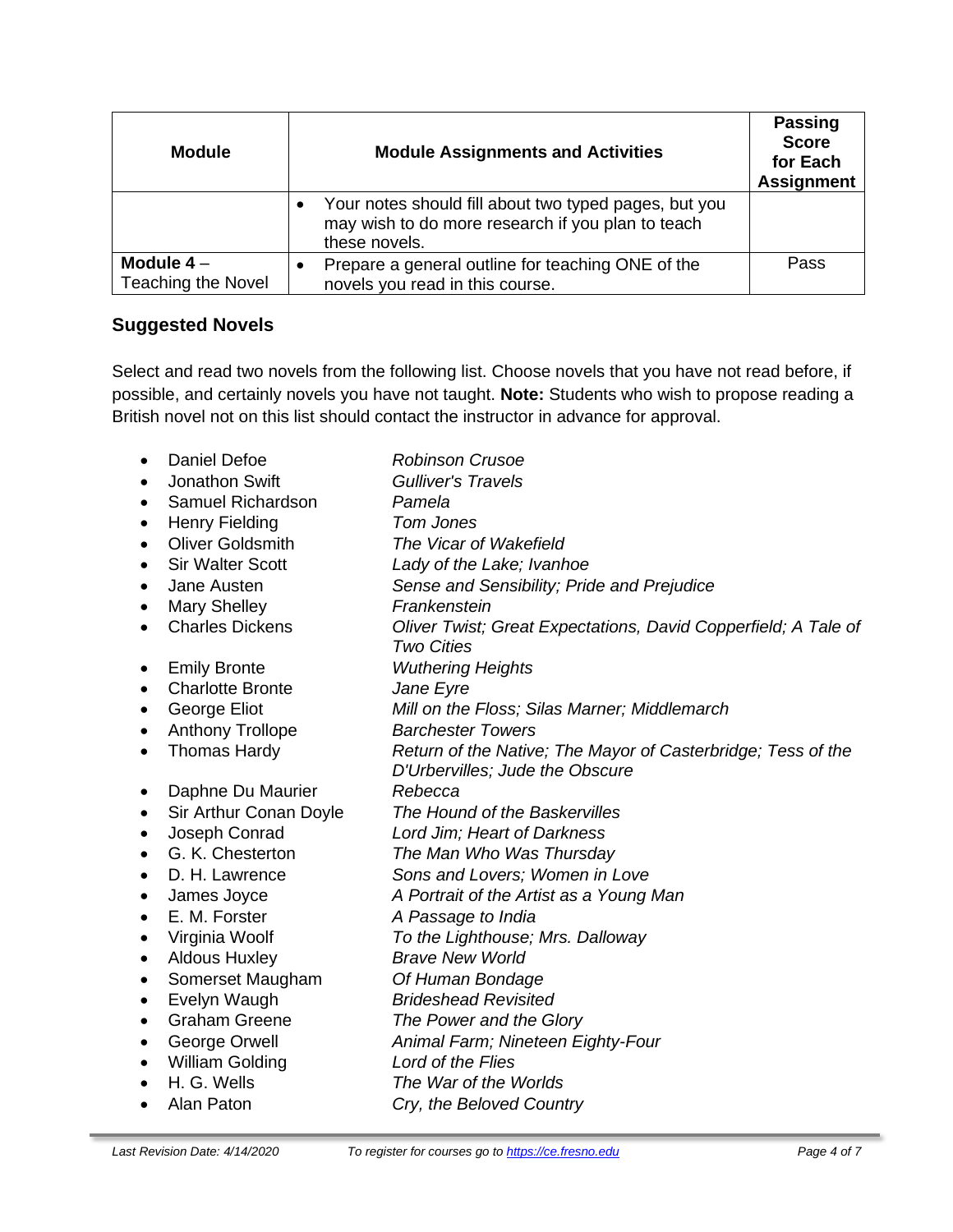# **Grading Policies, Rubrics, and Requirements for Assignments**

# **Grading Policies**

- Assignments will be graded per criteria presented in the course rubrics.
- $A = 90-100\%$  and  $B = 80-89\%$ , (anything below 80% will not receive credit.)
- The discernment between an A or a B letter grade is at the discretion of the instructor based on the quality of work submitted (see course rubrics).
- Coursework falling below a B grade will be returned with further instructions.
- All assignments must be completed to receive a grade and are expected to reflect the quality that teacher-training institutions require of professional educators. If completed assignments do not meet this standard, students will be notified with further instructions from the instructor.

#### **Grading Rubrics**

| Grade     | <b>Percent</b> | <b>Description</b> | <b>Rubric</b>                                                                                                                                                                                      |
|-----------|----------------|--------------------|----------------------------------------------------------------------------------------------------------------------------------------------------------------------------------------------------|
| A         | 90-100%        | Excellent          | Meets all course/assignment<br>requirements, significant evidence of<br>subject mastery - excellent<br>demonstration of graduate level<br>professional development scholarship.                    |
| B         | 80-89%         | Very good          | Adequately meets the criteria for all<br>course/assignment requirements -<br>demonstrates subject competency and<br>very good graduate level professional<br>development scholarship.              |
| <b>NC</b> | Below 80%      | Unacceptable       | Does not meet the minimum criteria for<br>all course/assignment requirements and<br>demonstrated little, if any, evidence of<br>acceptable graduate level professional<br>development scholarship. |

## **Writing Requirements**

- **Superior:** Writing is clear, succinct, and reflects graduate level expectations. Clearly addresses all parts of the writing task. Maintains a consistent point of view and organizational structure. Includes relevant facts, details, and explanations.
- **Standard:** Writing is acceptable with very few mistakes in grammar and spelling. Addresses most parts of the writing task. Maintains a mostly consistent point of view and organizational structure. Includes mostly relevant facts, details, and explanations.
- **Sub-standard:** Writing contains noticeable mistakes in grammar and spelling. Does not address all parts of the writing task. Lacks a consistent point of view and organizational structure. May include marginally relevant facts, details, and explanations.

## **Lesson Plan Requirements**

- **Superior:** Instructional goals and objectives clearly stated. Instructional strategies appropriate for learning outcome(s). Method for assessing student learning and evaluating instruction is clearly delineated and authentic. All materials necessary for student and teacher to complete lesson clearly listed.
- **Standard:** Instructional goals and objectives are stated but are not easy to understand. Some instructional strategies are appropriate for learning outcome(s). Method for assessing student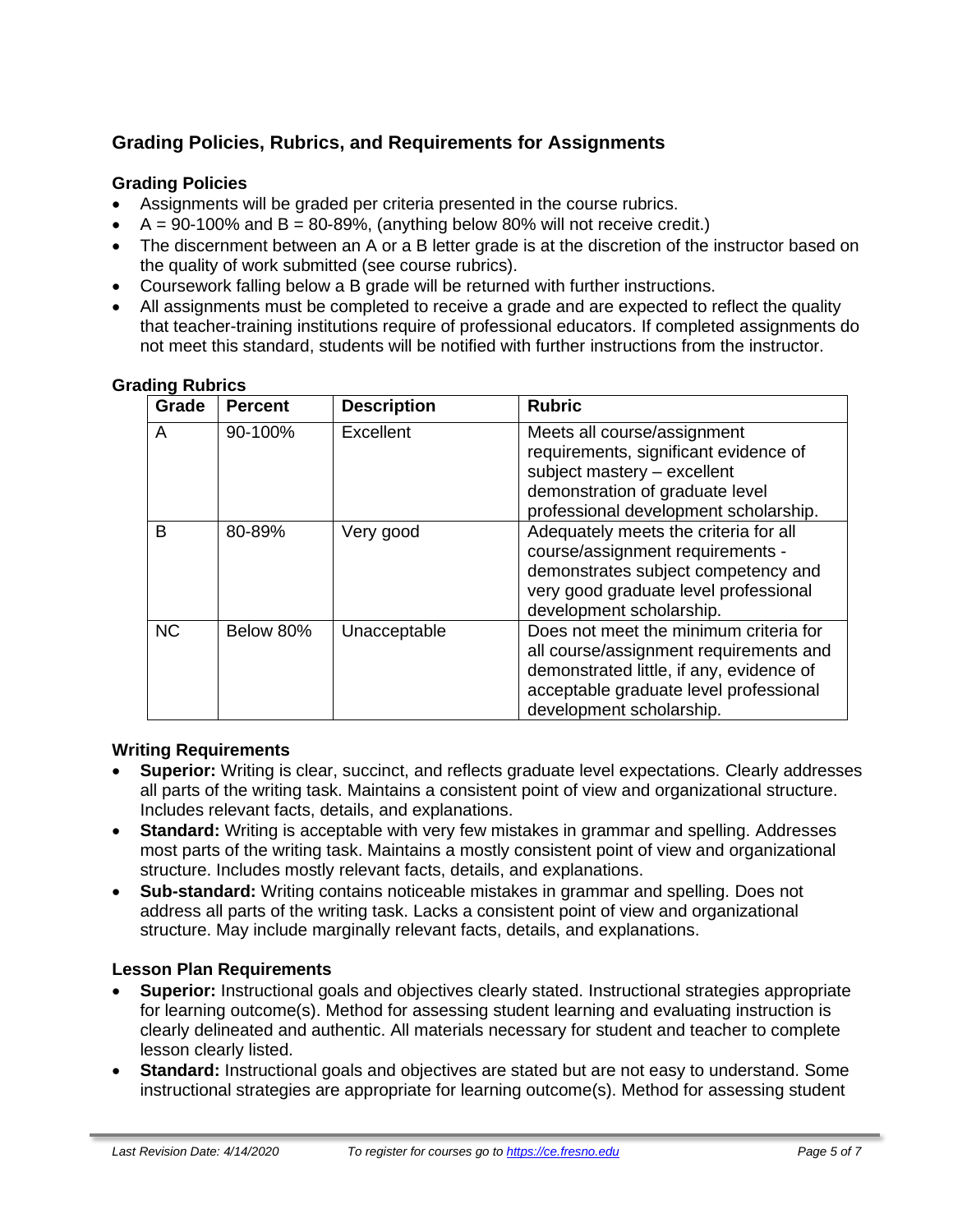learning and evaluating instruction is present. Most materials necessary for student and teacher to complete lesson are listed.

• **Sub-standard:** Instructional goals and objectives are not stated. Learners cannot tell what is expected of them. Instructional strategies are missing or strategies used are inappropriate. Method for assessing student learning and evaluating instruction is missing. Materials necessary for student and teacher to complete lesson are missing.

#### **Instructor/Student Contact Information**

While this is an Independent Study course, collaboration between student and instructor is encouraged throughout the course. Upon registration, the instructor will initiate conversation with a welcome e-mail. Within this e-mail, the instructor will provide an overview of the course, material, assignments, and expectations for successful completion of the course. This initial interaction establishes a foundation for future interactions. At any point during the course, the instructor is available to provide feedback and support to students. At the completion of the course, the instructor will comment on the student's work and make suggestions, if needed.

## **Coursework Hours**

Based on the Carnegie Unit standard, a unit of graduate credit measures academic credit based on the number of hours the student is engaged in learning. This includes all time spent on the course: reading the textbook, watching videos, listening to audio lessons, researching topics, writing papers, creating projects, developing lesson plans, posting to discussion boards, etc. Coursework offered for FPU Continuing Education graduate credit adheres to 45 hours per semester unit for the 900-level courses. Therefore, a student will spend approximately 135 hours on a typical 3-unit course.

## **Services for Students with Disabilities**

Students with disabilities are eligible for reasonable accommodations in their academic work in all classes. In order to receive assistance, the student with a disability must provide the Academic Support Center with documentation, which describes the specific disability. The documentation must be from a qualified professional in the area of the disability (i.e. psychologist, physician or educational diagnostician). Students with disabilities should contact the Academic Support Center to discuss academic and other needs as soon as they are diagnosed with a disability. Once documentation is on file, arrangements for reasonable accommodations can be made. For more information and for downloadable forms, please go to [https://www.fresno.edu/students/academic](https://www.fresno.edu/students/academic-support/services-students-disabilities)[support/services-students-disabilities.](https://www.fresno.edu/students/academic-support/services-students-disabilities)

## **Plagiarism and Academic Honesty**

All people participating in the educational process at Fresno Pacific University are expected to pursue honesty and integrity in all aspects of their academic work. Academic dishonesty, including plagiarism, will be handled per the procedures set forth in the Fresno Pacific University Catalogue <https://www.fresno.edu/students/registrars-office/academic-catalogs>

## **Technology Requirements**